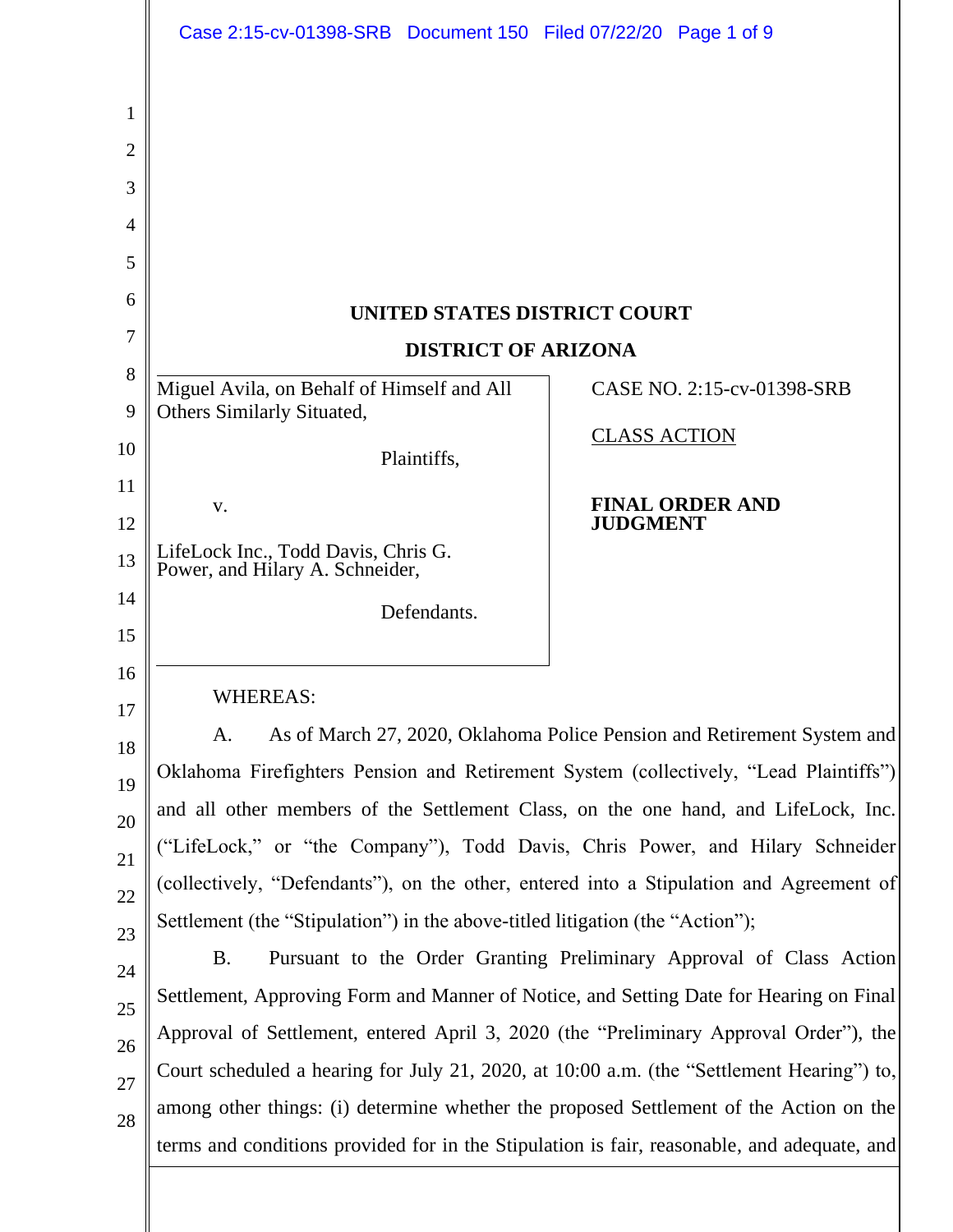1 2 3 should be approved by the Court; (ii) determine whether a judgment as provided for in the Stipulation should be entered; and (iii) rule on Lead Counsel's Fee and Expense Application;

4 5 6 7 8 9 10 11 12 13 14 C. The Court ordered that the Notice of Pendency of Class Action, Proposed Settlement, and Motion for Attorneys' Fees and Expenses (the "Notice") and a Proof of Claim and Release form ("Claim Form"), substantially in the forms attached to the Preliminary Approval Order as Exhibits 1 and 2, respectively, be mailed by first-class mail, postage prepaid, on or before ten (10) business days after the date of entry of the Preliminary Approval Order ("Notice Date") to all potential Settlement Class Members who could be identified through reasonable effort, and that a Summary Notice of Pendency of Class Action, Proposed Settlement, and Motion for Attorneys' Fees and Expenses (the "Summary Notice"), substantially in the form attached to the Preliminary Approval Order as Exhibit 3, be published in *Investor's Business Daily* and transmitted over *PR Newswire* within fourteen (14) calendar days of the Notice Date;

15 16 17 18 D. The Notice and the Summary Notice advised potential Settlement Class Members of the date, time, place, and purpose of the Settlement Hearing. The Notice further advised that any objections to the Settlement were required to be filed with the Court and served on counsel for the Parties such that they were received by June 30, 2020;

19 20 E. The provisions of the Preliminary Approval Order as to notice were complied with;

21 22 23 24 F. On June 16, 2020, Lead Plaintiffs moved for final approval of the Settlement, as set forth in the Preliminary Approval Order. The Settlement Hearing was duly held before this Court on July 21, 2020, at which time all interested Persons were afforded the opportunity to be heard; and

25 26 27 28 G. This Court has duly considered Lead Plaintiffs' motion for final approval of the Settlement, the affidavits, declarations, memoranda of law submitted in support thereof, the Stipulation, and all of the submissions and arguments presented with respect to the proposed Settlement;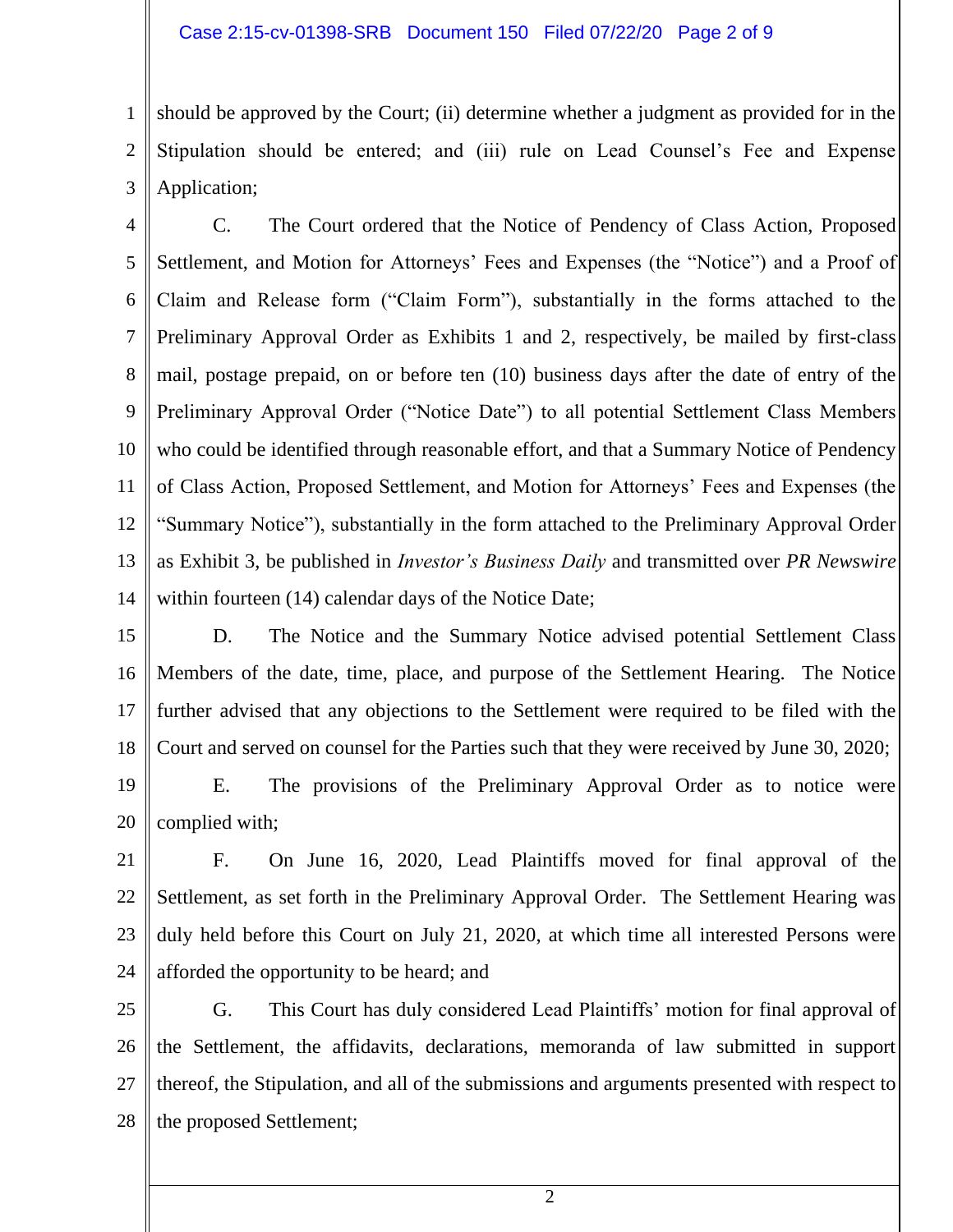1 2 NOW, THEREFORE, after due deliberation, IT IS ORDERED, ADJUDGED AND DECREED that:

3 4 5 6 1. This Judgment incorporates and makes a part hereof: (i) the Stipulation filed with the Court on April 3, 2020; and (ii) the Notice, which was filed with the Court on June 16, 2020. Capitalized terms not defined in this Judgment shall have the meaning set forth in the Stipulation.

7

8 2. This Court has jurisdiction over the subject matter of the Action and over all Parties to the Action, including all Settlement Class Members.

9 10 11 12 13 14 15 16 17 18 19 20 21 22 23 24 3. The Court hereby affirms its determinations in the Preliminary Approval Order and finally certifies, for purposes of the Settlement only, pursuant to Rules 23(a) and (b)(3) of the Federal Rules of Civil Procedure, the Settlement Class of: all persons and entities who or which purchased or otherwise acquired shares of LifeLock publicly traded common stock and/or call options, and/or sold LifeLock publicly traded put options during the period from July 31, 2014 through July 21, 2015, inclusive, and who were damaged thereby. Excluded from the Settlement Class are: (i) Defendants; (ii) members of the immediate families of the Individual Defendants; (iii) LifeLock subsidiaries and affiliates, including LifeLock employee retirement and benefit plan(s); (iv) any person who is or was an officer or director of LifeLock or any of LifeLock subsidiaries or affiliates during the Class Period; (v) any entity in which any Defendant has a controlling interest; and (vi) the legal representatives, heirs, successors and assigns of any such excluded person or entity. Also excluded from the Settlement Class are those Persons who or which have timely and validly sought exclusion from the Settlement Class and are listed on the annexed Exhibit A as having submitted an exclusion request allowed by the Court.

25 26 27 28 4. Pursuant to Rule 23 of the Federal Rules of Civil Procedure and for purposes of the Settlement only, the Court hereby re-affirms its determinations in the Preliminary Approval Order and finally certifies Oklahoma Police Pension and Retirement System and Oklahoma Firefighters Pension and Retirement System as Class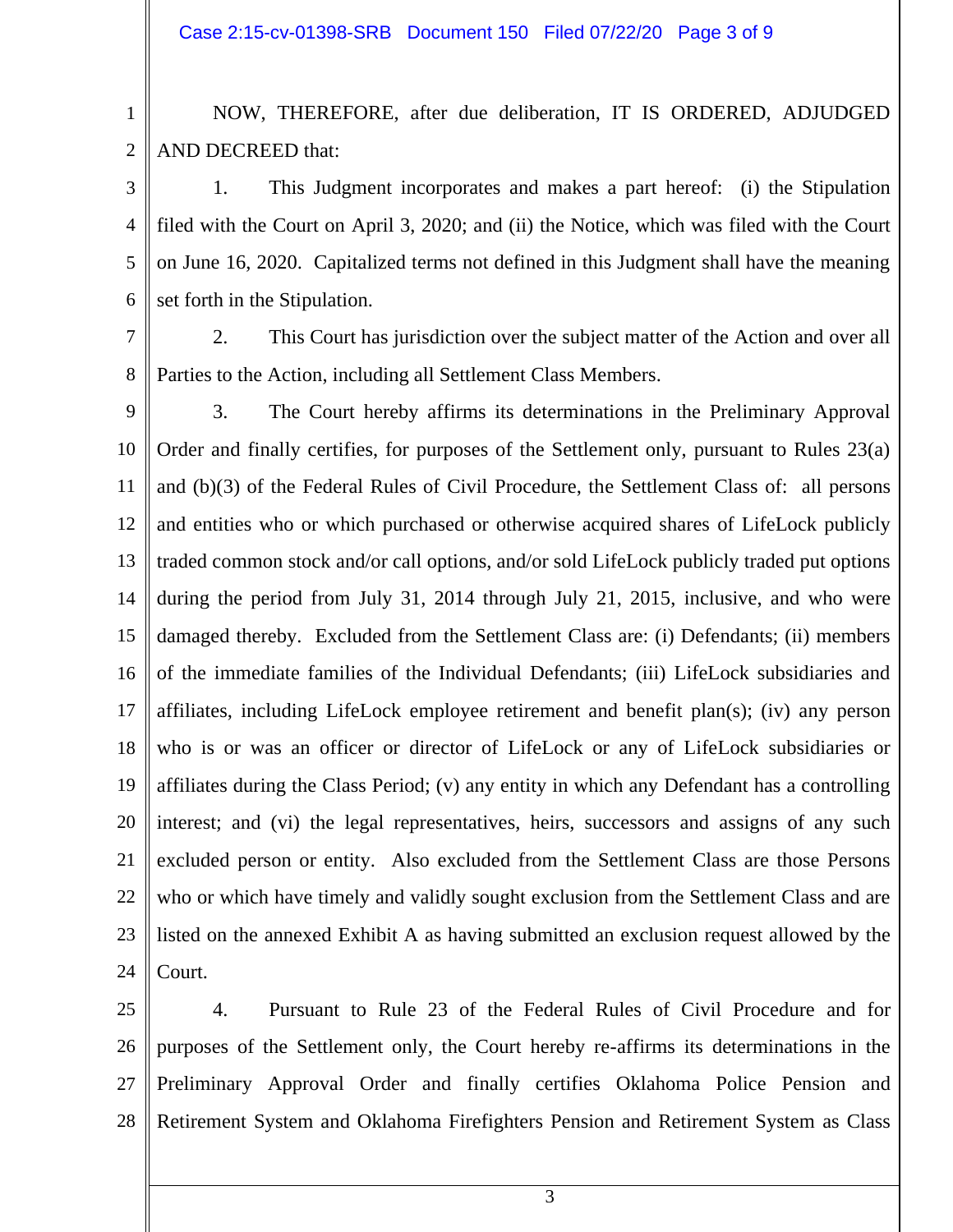1 2 3 4 Representatives for the Settlement Class; and finally appoints the law firms of Bernstein Liebhard LLP and Labaton Sucharow LLP as Class Counsel for the Settlement Class and the law firm of Bonnett, Fairbourn, Friedman & Balint, P.C. as Liaison Counsel for the Settlement Class.

5 6 7 8 9 10 11 12 13 14 15 16 17 18 5. The Court finds that the mailing and publication of the Notice, Summary Notice, and Claim Form: (i) complied with the Preliminary Approval Order; (ii) constituted the best notice practicable under the circumstances; (iii) constituted notice that was reasonably calculated to apprise Settlement Class Members of the effect of the Settlement, of the proposed Plan of Allocation, of Lead Counsel's request for an award of attorney's fees and payment of litigation expenses incurred in connection with the prosecution of the Action, of Settlement Class Members' right to object or seek exclusion from the Settlement Class, and of their right to appear at the Settlement Hearing; (iv) constituted due, adequate, and sufficient notice to all Persons entitled to receive notice of the proposed Settlement; and (v) satisfied the notice requirements of Rule 23 of the Federal Rules of Civil Procedure, the United States Constitution (including the Due Process Clause), and Section 21D(a)(7) of the Securities Exchange Act of 1934, 15 U.S.C. § 78u-4(a)(7), as amended by the Private Securities Litigation Reform Act of 1995 (the "PSLRA").

19 20 21 22 23 6. There has been one objection to the timing of the notice program, arising from the objector's broker providing its clients' mailing information to the Claims Administrator later than required by the Preliminary Approval Order, but two weeks before the objection period and thirty-one days before the claims deadline. The objection is hereby overruled given the findings set forth above.

24 25 26 27 28 7. Pursuant to Rule 23(e)(2) of the Federal Rules of Civil Procedure, this Court hereby approves the Settlement and finds that in light of the benefits to the Settlement Class, the complexity and expense of further litigation, and the costs of continued litigation, said Settlement is, in all respects, fair, reasonable, and adequate, having considered and found that: (a) Lead Plaintiffs and Lead Counsel have adequately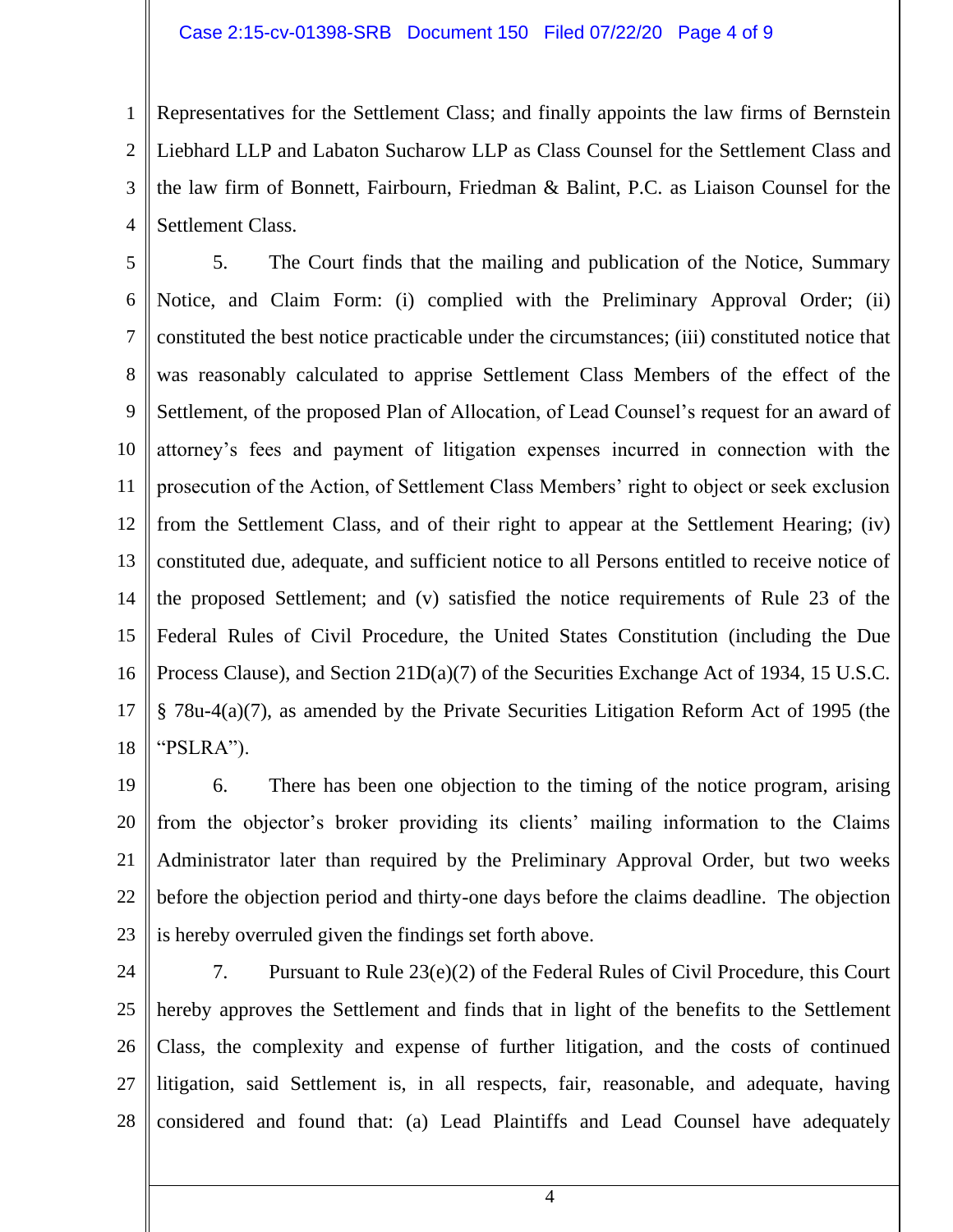## Case 2:15-cv-01398-SRB Document 150 Filed 07/22/20 Page 5 of 9

1 2 3 4 5 6 7 8 9 represented the Settlement Class; (b) the proposal was negotiated at arm's-length; (c) the relief provided for the Settlement Class is adequate, having taken into account (i) the costs, risks, and delay of trial and appeal; (ii) the effectiveness of any proposed method of distributing relief to the Settlement Class, including the method of processing Settlement Class Member claims; (iii) the terms of any proposed award of attorneys' fees, including timing of payment; and (iv) any agreement required to be identified under Rule  $23(e)(3)$ ; and (d) the proposed Plan of Allocation treats Settlement Class Members equitably relative to each other. Accordingly, the Settlement is hereby approved in all respects and shall be consummated in accordance with the terms and provisions of the Stipulation.

10 11 12 8. The Second Amended Class Action Complaint (the "Complaint"), filed on October 14, 2016, is dismissed in its entirety, with prejudice, and without costs to any Party, except as otherwise provided in the Stipulation.

13 14 15 9. The Court finds that during the course of the Action, the Parties and their respective counsel at all times complied with the requirements of Rule 11 of the Federal Rules of Civil Procedure.

16 17 18 19 20 21 22 23 10. Upon the Effective Date, Lead Plaintiffs and each and every other Settlement Class Member, on behalf of themselves and each of their respective heirs, executors, trustees, administrators, predecessors, successors, and assigns, in their capacities as such, shall be deemed to have fully, finally, and forever waived, released, discharged, and dismissed each and every one of the Released Claims against each and every one of the Released Defendant Parties and shall forever be barred and enjoined from commencing, instituting, prosecuting, or maintaining any and all of the Released Claims against any and all of the Released Defendant Parties.

24 25 26 27 28 11. Upon the Effective Date, Defendants, on behalf of themselves and each of their respective heirs, executors, trustees, administrators, predecessors, successors, and assigns, in their capacities as such, shall be deemed to have fully, finally, and forever waived, released, discharged, and dismissed each and every one of the Released Defendants' Claims against each and every one of the Released Plaintiff Parties and shall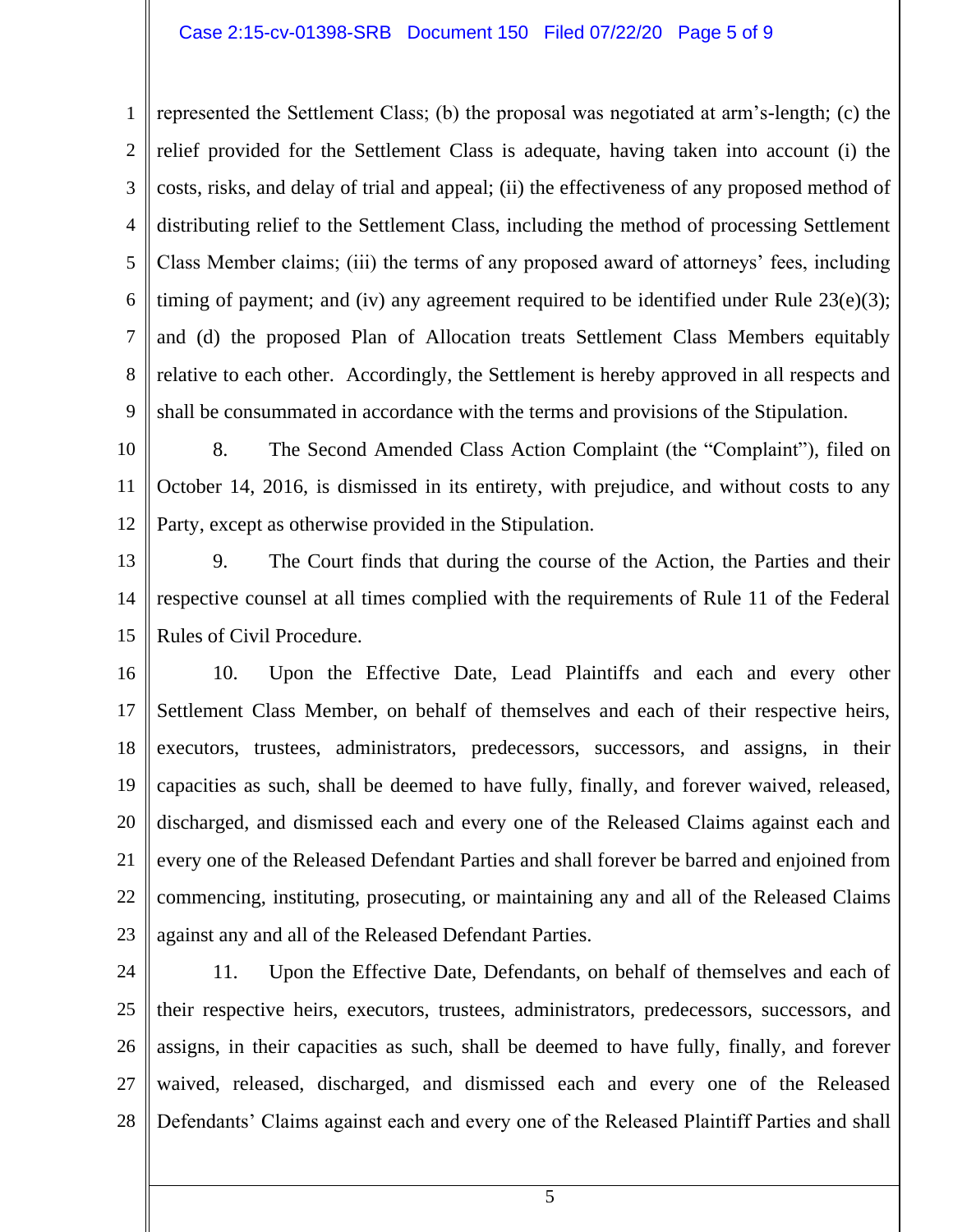## Case 2:15-cv-01398-SRB Document 150 Filed 07/22/20 Page 6 of 9

1 2 3 forever be barred and enjoined from commencing, instituting, prosecuting, or maintaining any and all of the Released Defendants' Claims against any and all of the Released Plaintiff Parties.

4 5 6 12. Each Settlement Class Member, whether or not such Settlement Class Member executes and delivers a Claim Form, is bound by this Judgment, including, without limitation, the release of claims as set forth in the Stipulation.

7 8 9 10 11 12 13. This Judgment and the Stipulation, whether or not consummated, and any discussion, negotiation, proceeding, or agreement relating to the Stipulation, the Settlement, and any matter arising in connection with settlement discussions or negotiations, proceedings, or agreements, shall not be offered or received against or to the prejudice of the Parties or their respective counsel, for any purpose other than in an action to enforce the terms hereof, and in particular:

13 14 15 16 17 18 19 (a) do not constitute, and shall not be offered or received against or to the prejudice of Defendants as evidence of, or construed as, or deemed to be evidence of any presumption, concession, or admission by Defendants with respect to the truth of any allegation by Lead Plaintiffs and the Settlement Class, or the validity of any claim that has been or could have been asserted in the Action or in any litigation, including but not limited to the Released Claims, or of any liability, damages, negligence, fault or wrongdoing of Defendants or any person or entity whatsoever;

20 21 22 23 24 25 (b) do not constitute, and shall not be offered or received against or to the prejudice of Defendants as evidence of a presumption, concession, or admission of any fault, misrepresentation, or omission with respect to any statement or written document approved or made by Defendants, or against or to the prejudice of Lead Plaintiffs, or any other member of the Settlement Class as evidence of any infirmity in the claims of Lead Plaintiffs, or the other members of the Settlement Class;

26 27 28 (c) do not constitute, and shall not be offered or received against or to the prejudice of Defendants, Lead Plaintiffs, any other member of the Settlement Class, or their respective counsel, as evidence of a presumption, concession, or admission with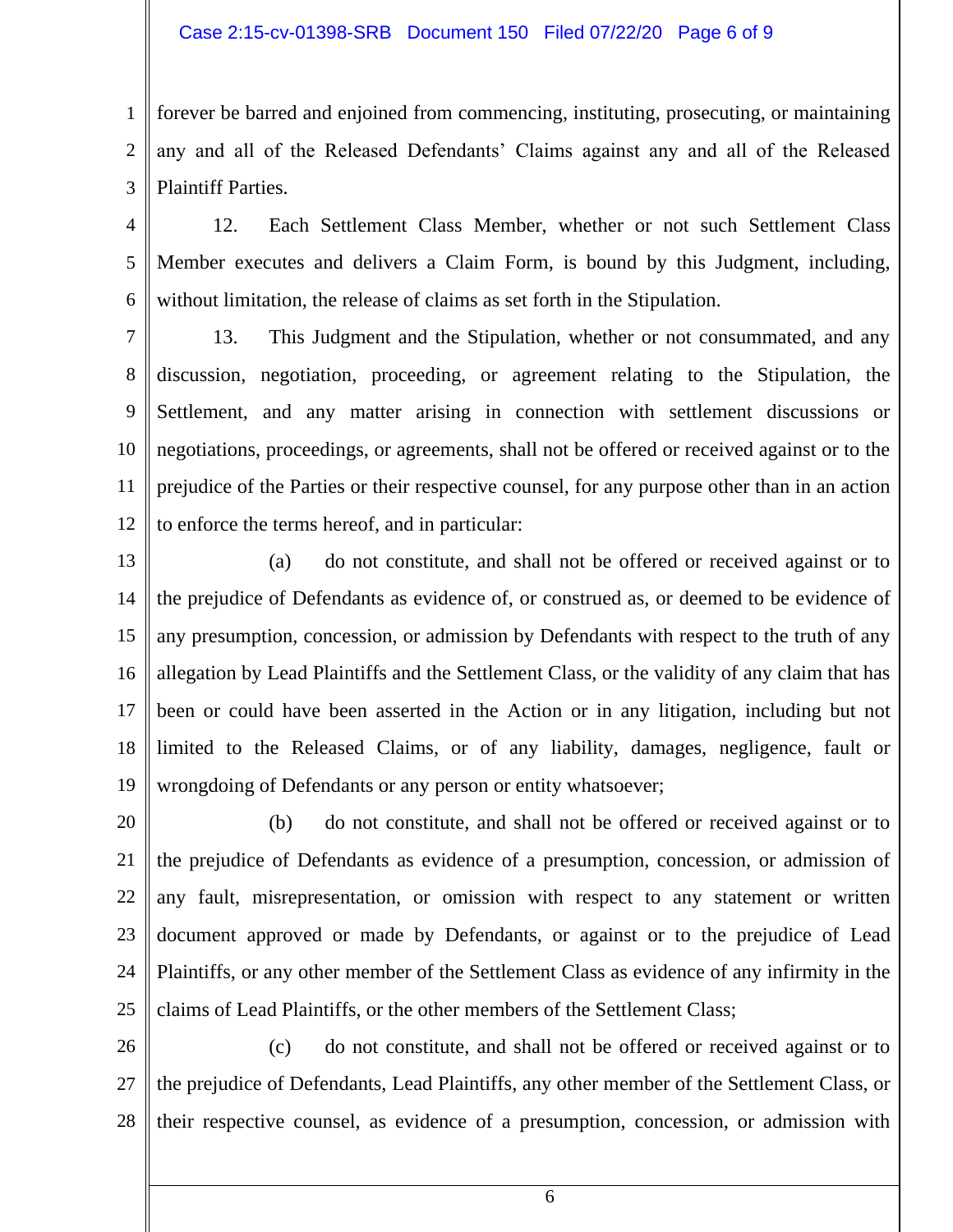## Case 2:15-cv-01398-SRB Document 150 Filed 07/22/20 Page 7 of 9

1 2 3 4 5 respect to any liability, damages, negligence, fault, infirmity, or wrongdoing, or in any way referred to for any other reason against or to the prejudice of any of the Defendants, Lead Plaintiffs, other members of the Settlement Class, or their respective counsel, in any other civil, criminal, or administrative action or proceeding, other than such proceedings as may be necessary to effectuate the provisions of the Stipulation;

6

7

8

9

(d) do not constitute, and shall not be construed against Defendants, Lead Plaintiffs, or any other member of the Settlement Class, as an admission or concession that the consideration to be given hereunder represents the amount that could be or would have been recovered after trial; and

10 11 12 13 14 (e) do not constitute, and shall not be construed as or received in evidence as an admission, concession, or presumption against Lead Plaintiffs, or any other member of the Settlement Class that any of their claims are without merit or infirm or that damages recoverable under the Complaint would not have exceeded the Settlement Amount.

15 16 17 18 14. The administration of the Settlement, and the decision of all disputed questions of law and fact with respect to the validity of any claim or right of any Person to participate in the distribution of the Net Settlement Fund, shall remain under the authority of this Court.

19 20 21 22 23 15. In the event that the Settlement does not become effective in accordance with the terms of the Stipulation, then this Judgment shall be rendered null and void to the extent provided by and in accordance with the Stipulation and shall be vacated, and in such event, all orders entered and releases delivered in connection herewith shall be null and void to the extent provided by and in accordance with the Stipulation.

24 25 16. Without further order of the Court, the Parties may agree to reasonable extensions of time to carry out any of the provisions of the Stipulation.

26 27 17. The Parties are hereby directed to consummate the Stipulation and to perform its terms.

28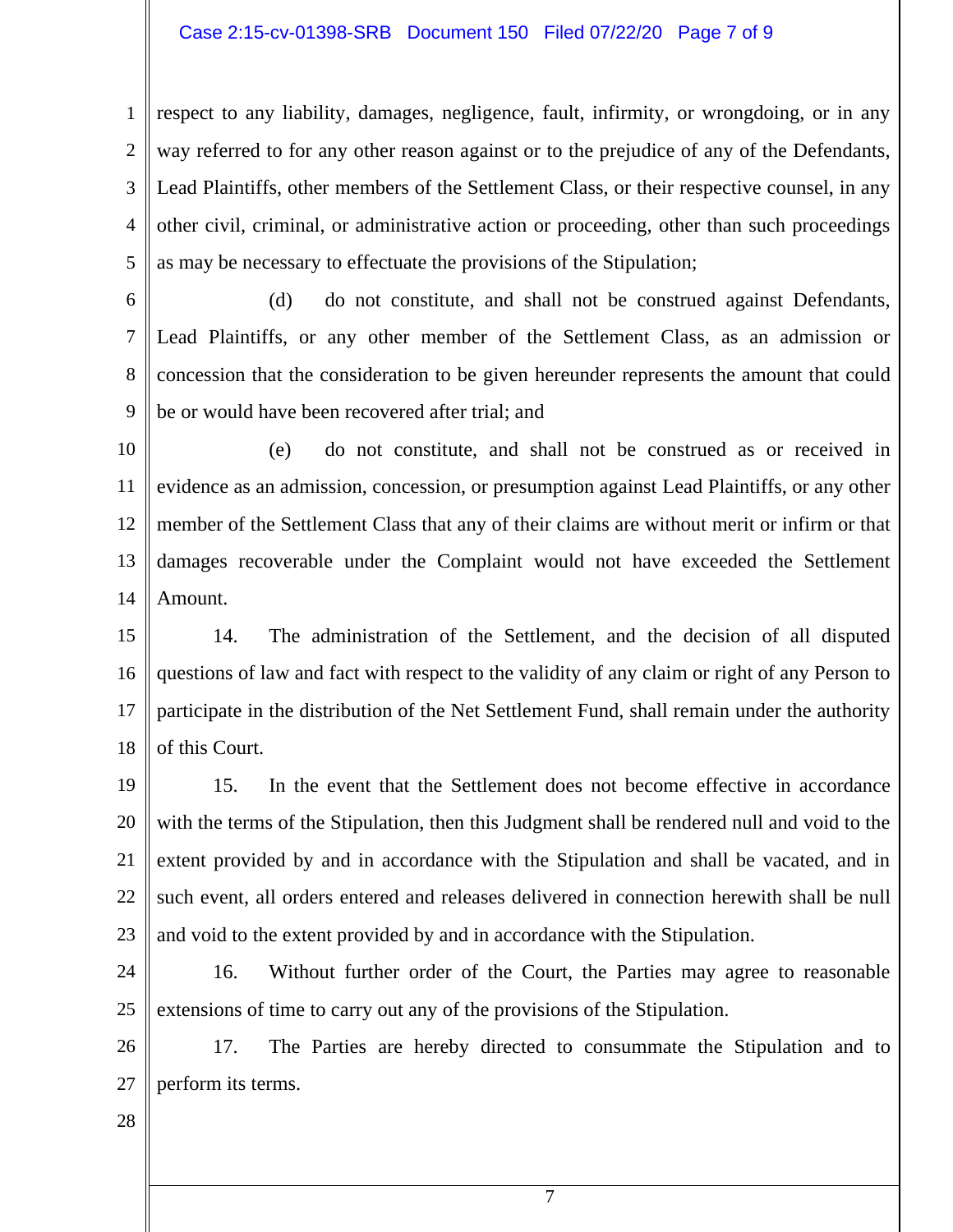18. A separate order shall be entered regarding Lead Counsel's application for attorneys' fees and payment of expenses as allowed by the Court. A separate order shall be entered regarding the proposed Plan of Allocation for the Net Settlement Fund. Such orders shall in no way disturb or affect this Judgment and shall be considered separate from this Judgment.

 19. Without affecting the finality of this Judgment in any way, this Court hereby retains continuing jurisdiction over: (i) implementation of the Settlement; (ii) the allowance, disallowance or adjustment of any Settlement Class Member's claim on equitable grounds and any award or distribution of the Settlement Fund; (iii) disposition of the Settlement Fund; (iv) any applications for attorneys' fees, costs, interest and payment of expenses in the Action; (v) all Parties for the purpose of construing, enforcing and administering the Settlement and this Judgment; and (vi) other matters related or ancillary to the foregoing. There is no just reason for delay in the entry of this Judgment and immediate entry by the Clerk of the Court is expressly directed.

Dated this 21st day of July, 2020.

United States District Judge